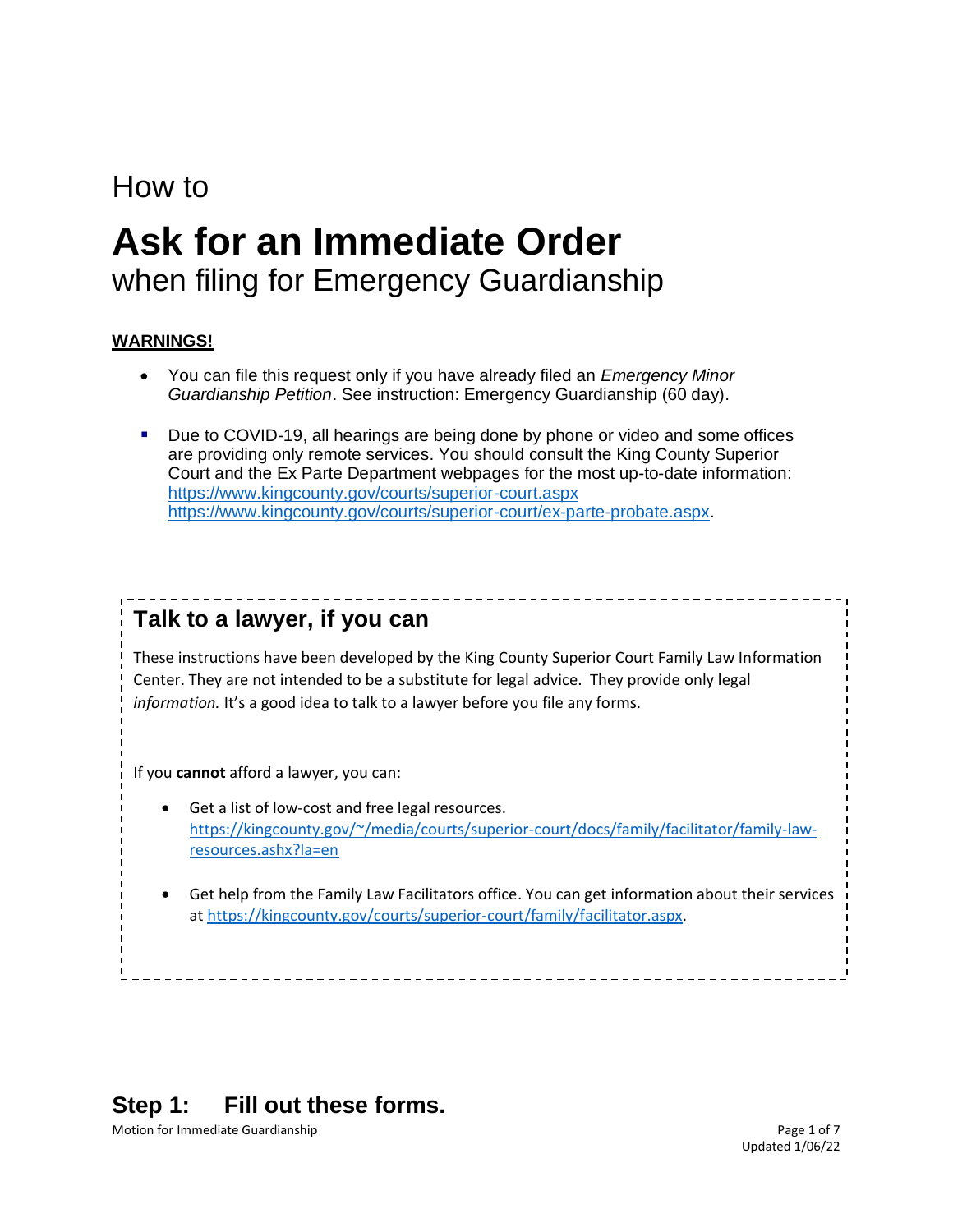## **All of these forms can be downloaded at: [www.courts.wa.gov/forms/](http://www.courts.wa.gov/forms/)**

| <b>Form Name</b>                                                                                                            | <b>Form Number</b> | <b>Notes</b>                                                                                             | <b>Completed</b> |
|-----------------------------------------------------------------------------------------------------------------------------|--------------------|----------------------------------------------------------------------------------------------------------|------------------|
| <b>Motion for Immediate Order</b><br>(Ex Parte)- Emergency Minor<br><b>Guardianship and Restraining</b><br>Order            | <b>GDN M 204</b>   |                                                                                                          |                  |
| Immediate Order (Ex Parte)<br>and Hearing Notice-<br><b>Emergency Minor</b><br><b>Guardianship and Restraining</b><br>Order | <b>GDN M 205</b>   | See Step 5 for<br>information on how to<br>choose a hearing<br>date for the court to<br>sign this order. |                  |
| <b>Emergency Minor</b><br><b>Guardianship Order</b>                                                                         | <b>GDN M 203</b>   | Fill this out the way<br>you would like the<br>Commissioner to<br>decide at the next<br>hearing          |                  |

## **If you are asking for temporary child support, you need to fill out these forms:**

| <b>Child Support Worksheets</b>                                                   | WSCSS-<br>Worksheets                                           | <b>Online Child Support</b><br>Calculation software<br>is available at:<br>https://fortress.wa.go<br>v/dshs/dcs/SSGen/H<br>ome/QuickEstimator |  |  |
|-----------------------------------------------------------------------------------|----------------------------------------------------------------|-----------------------------------------------------------------------------------------------------------------------------------------------|--|--|
| <b>Child Support Schedule &amp;</b><br><b>Instructions</b>                        | Use this information to calculate Child<br>Support Worksheets. |                                                                                                                                               |  |  |
| <b>Child Support Order</b>                                                        | FL All Family 130                                              | Fill this out the way that<br>you would like the<br>Commissioner to<br>decide                                                                 |  |  |
| <b>Financial Declaration of</b>                                                   | FL All Family 131                                              |                                                                                                                                               |  |  |
| <b>Sealed Financial Source</b><br><b>Documents</b>                                | FL All Family 011                                              | Use this coversheet to<br>keep your financial<br>records confidential                                                                         |  |  |
| For the court to decide on financial issues, you must provide copies of financial |                                                                |                                                                                                                                               |  |  |

documents, including:

- Your W-2s and complete personal tax returns for the past 2 years
- Your most recent pay stubs (at least 6 months)
- Complete partnership/corporate tax returns for the past 2 years if you have a 5% interest or more
- Statements from all of your banks and financial institutions for the past 6 months

**Print this, but do not fill it out yet. You will need it later.** 

| <b>Form Name</b> | . Form Number | Notes | Completed |  |
|------------------|---------------|-------|-----------|--|
|                  |               |       |           |  |
|                  |               |       |           |  |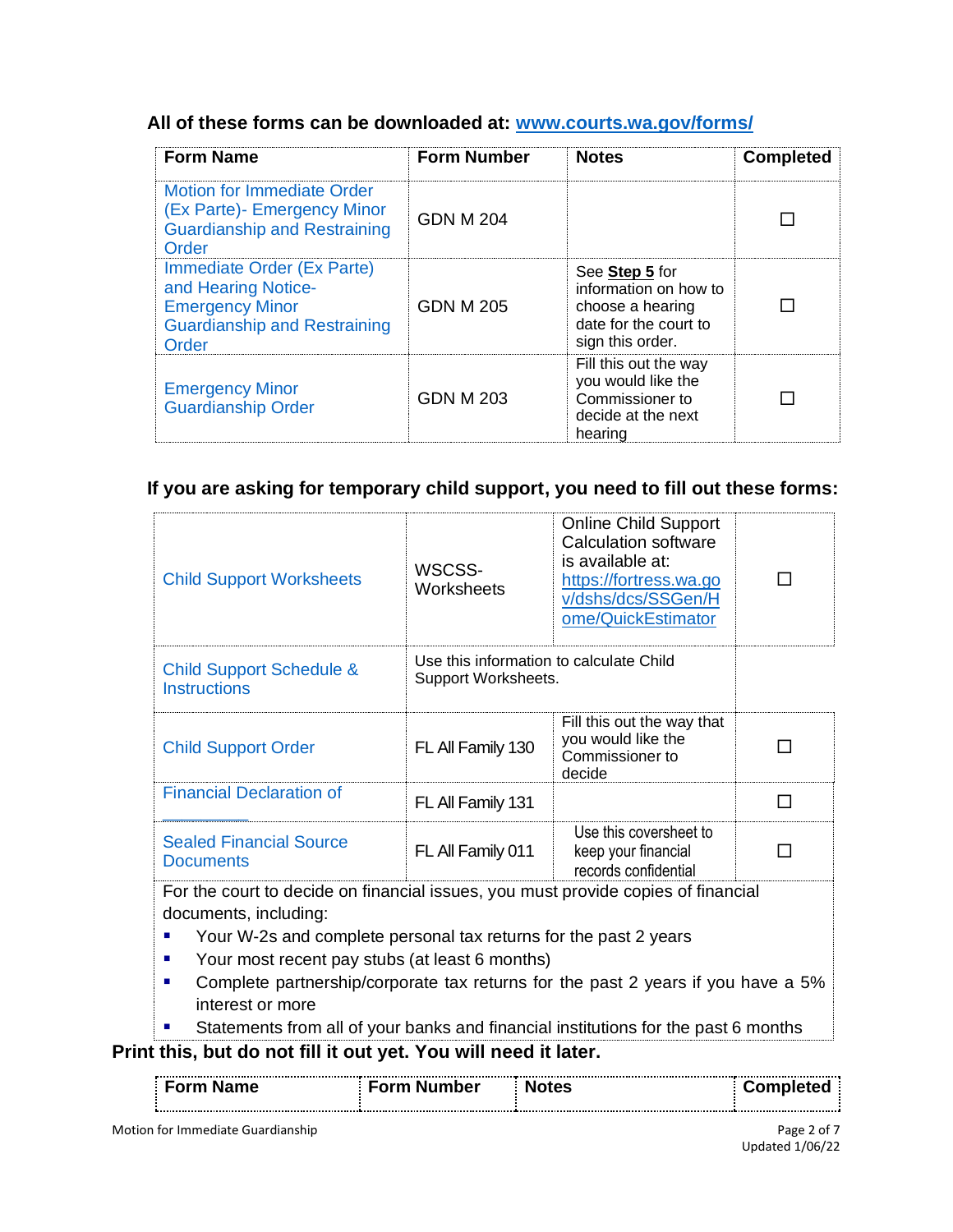#### **Step 2: Notice**

Before scheduling your hearing date, you must first determine whether you are required to provide the other parties with notice of the hearing.

#### Notice is NOT required:

If providing notice to the other parties would substantially harm the child's health, safety, and welfare, you do NOT need to notify the other parties of the hearing. Explain why notice could harm the children in your *Motion for Immediate Order (Ex Parte) - Emergency Minor Guardianship and Restraining Order*.

#### Notice is required:

Tell the other parties the date and time of the hearing at least **two days** in advance of the date you select in Step 4. In your *Motion for Immediate Order (Ex Parte)- Emergency Minor Guardianship and Restraining Order*, write what you have done to notify the following other parties:

- o each parent
- o the child (if 12 or older and the court has not signed an *Order on Motion to Withhold* giving you permission to withhold all documents and evidence after the *Summons, Notice,* and *Petition)*
- o any person who has the child in his/her custody
- o any attorney involved

#### **Step 3: Select your first hearing date.**

#### **A. If you do NOT have to notify the other parties.**

**Before 11 am,** check the Calendar Availability Tool under the Ex Parte Calendar heading at [https://kingcounty.gov/courts/clerk/calendars.aspx.](https://kingcounty.gov/courts/clerk/calendars.aspx) Click on the dropdown menu to select "Emergency Motions" to see if there is a 2 pm hearing available.

#### Option 1: If a 2 pm "Emergency Motion" hearing is available

Select the available hearing and fill out the *Notice of Court Date Ex Parte Commissioners* form with today's date.

Option 2: If a 2 pm "Emergency Motion" hearing is NOT available

**By noon**, fill out the *Notice of Court Date Ex Parte Commissioners* form (available at [https://www.kingcounty.gov/courts/clerk/forms.aspx\)](https://www.kingcounty.gov/courts/clerk/forms.aspx) with today's date and email that document, along with all documents from **Step 1 and Step 4** below to [scexparteorders@kingcounty.gov.](mailto:scexparteorders@kingcounty.gov) The subject line of the email should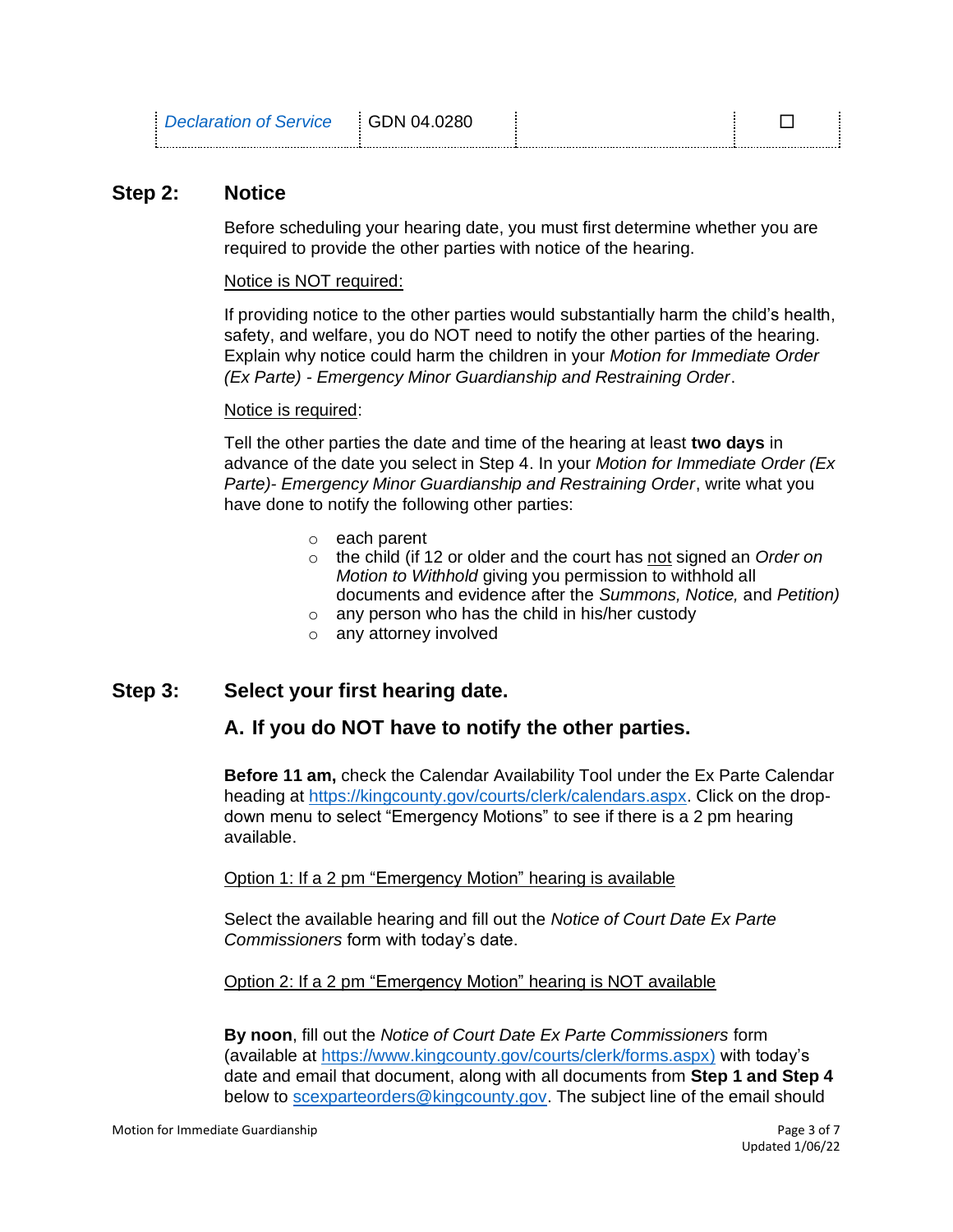read "REQUEST FOR EXCEPTION TODAY [enter date]: CASE NUMBER: [enter your case number]."

**NOTE:** Be sure to complete Step 4 before emailing your documents.

## **B. If you MUST notify the other parties.**

Go to<https://kingcounty.gov/courts/clerk/calendars.aspx> and click on "Calendar Availability Tool" under the Ex Parte Calendar heading. Click on the drop-down menu to select "Emergency Motions."

Pick an available date and time that is at least **two days** after you will notify the other parties.

Use your selected date and time to complete the *Notice of Court Date Ex Parte Commissioners* form, which can be downloaded at: <https://www.kingcounty.gov/courts/clerk/forms.aspx>

## **Step 4: Select your second hearing date.**

At the "Emergency Motion" hearing in Ex Parte, the court decides if you will be the guardian until the next hearing, which must be within five business days. This second hearing will be before your assigned judge.

In the *Immediate Order (Ex Parte) and Hearing Notice- Emergency Minor Guardianship and Restraining Order*, complete the following:

- **Date:** Enter the first Friday, 11 am that is at least **3** days after all parties are served with all forms from Steps 1 and 2.
- **Where:** Court address and courtroom for your assigned judge.
- **Judge:** Name of your assigned judge (from the Case Schedule issued when the Emergency Minor Guardianship Petition was filed).

## **Step 5: Email Working Papers to Ex Parte Department.**

**NOTE:** If you requested a same day exception under Step 3(A) above, you may skip this step, as you have already submitted your working copies via email.

Your "working papers" are every document you completed in Steps 1 and 3.

Immediately after Step 4, email your working papers to [scexparteorders@kingcounty.gov:](mailto:scexparteorders@kingcounty.gov)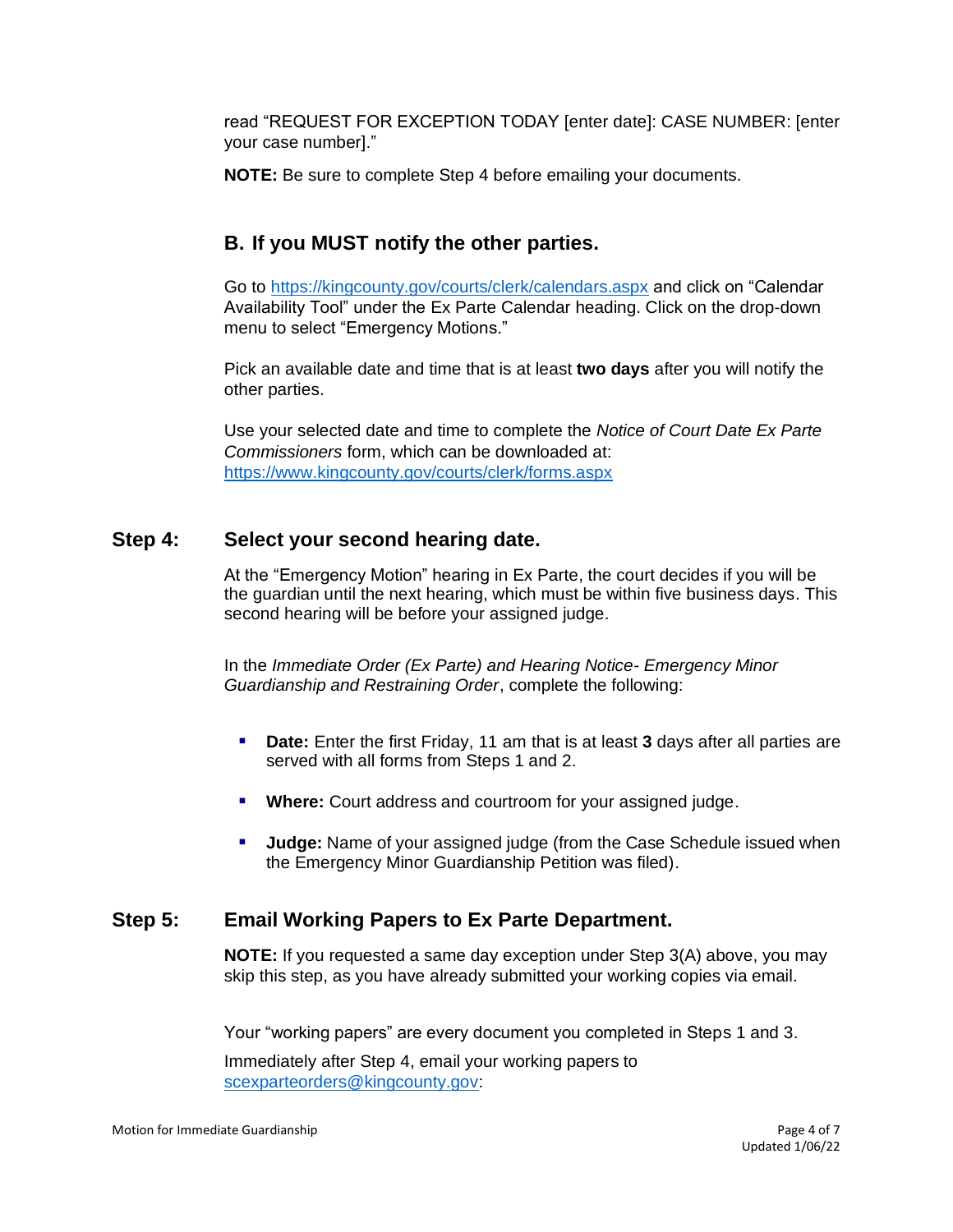

#### **Step 6: Make copies.**

- **Original** set to file with Clerk's Office
- **Copy 1** for your personal records
- **Other Copies** for each person who needs notice:
	- o each parent
	- o the child (if 12 or older and the court has not signed an *Order on Motion to Withhold* giving you permission to withhold all documents and evidence after the *Summons, Notice,* and *Petition)*
	- o any person who has the child in his/her custody
	- o any attorney involved

#### **Step 7: File these forms with the Clerk's Office.**

File the following documents from Steps 1 and 2 at the Clerk's Office (room 2C in Kent and E-609 in Seattle):

- *Notice of Court Date Ex Parte Commissioners*
- *Motion for Immediate Order (Ex Parte)-Emergency Minor Guardianship and Restraining Order*
- If requesting child support, *Financial Declaration, Child Support Worksheet*, and supporting financial records.

#### **OR**

You may file these documents electronically through the Clerk's Office E-Filing website at [https://www.kingcounty.gov/courts/clerk/documents/efiling.aspx.](https://www.kingcounty.gov/courts/clerk/documents/efiling.aspx)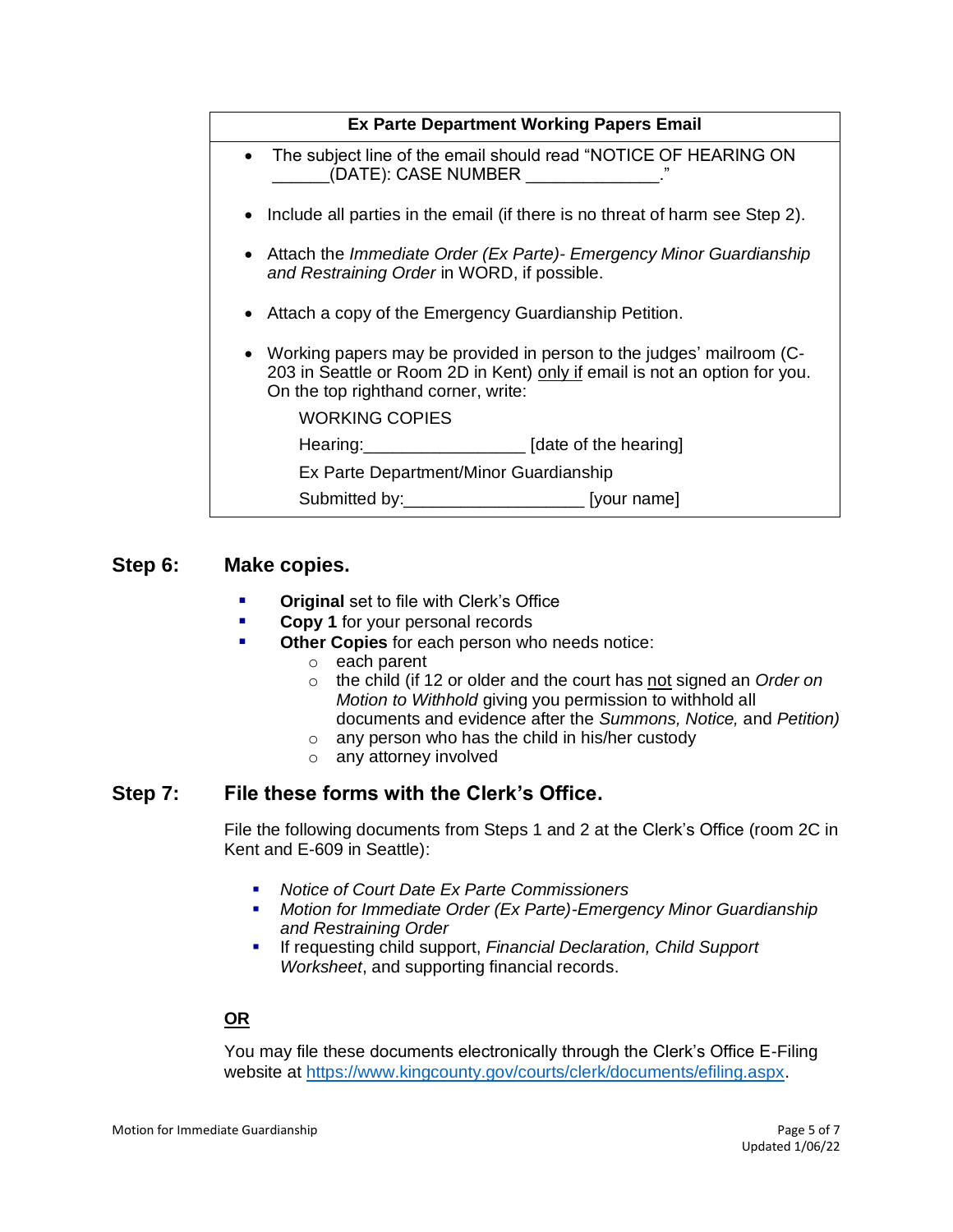## **Step 8: Attend your first hearing in Ex Parte.**

Hearings in the Ex Parte Department are conducted as Zoom meetings until further notice. Instructions for attending are in the *Notice of Court Date Ex Parte Commissioners* form you filled out in Step 3.

At the hearing, the Commissioner will decide whether to approve your request for an Immediate Guardianship Order.

#### **Step 9: Notify all parties within 48 hours.**

If the court signed your Immediate Guardianship Order, you must *within 48 hours*:

- give a copy of all the forms completed in Steps 1 and 4 to the following parties:
	- o each parent
	- o the child (if 12 or older and the court has not signed an *Order on Motion to Withhold* giving you permission to withhold all documents and evidence after the *Summons, Notice,* and *Petition)*
	- o any person who has the child in his/her custody
	- o any attorney involved
- in a way likely to provide notice (for example email, last known mailing address, social media contact, SMS text, hand delivery, or mail).

Then, complete the *[Declaration of Service](https://www.courts.wa.gov/forms/documents/GDN%2004%200850%20Decl%20of%20Service%202018%2010.doc)* form. Keep a copy for your own records and file the original with the Clerk's Office.

#### **Step 10: Confirm attendance at your second hearing.**

At least two days before the hearing before the assigned judge, contact the bailiff to confirm that you will be attending. The bailiff's contact information is in the Case Schedule, which you received from the Clerk's Office when you filed the Emergency Minor Guardianship Petition.

#### **Step 11: Email proposed orders to assigned judge.**

Your "Proposed Orders" are the following forms:

- *Emergency Minor Guardianship Order*
- If requesting child support, *Child Support Order*.

Email your proposed orders to your assigned judge by **noon the day before**  your hearing.